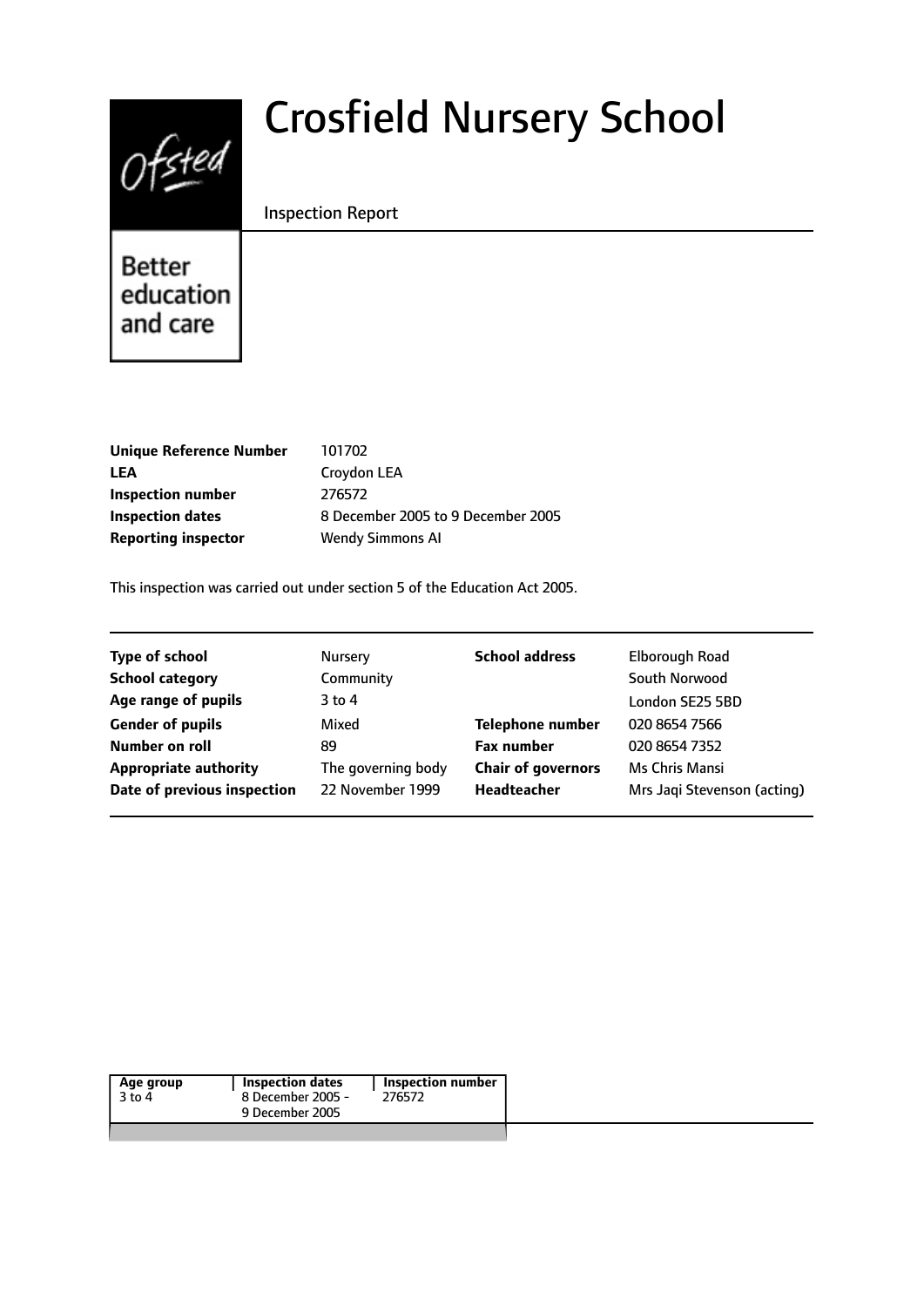© Crown copyright 2006

#### Website: www.ofsted.gov.uk

This document may be reproduced in whole or in part for non-commercial educational purposes, provided that the information quoted is reproduced without adaptation and the source and date of publication are stated.

Further copies of this report are obtainable from the school. Under the Education Act 2005, the school must provide a copy of this report free of charge to certain categories of people. A charge not exceeding the full cost of reproduction may be made for any other copies supplied.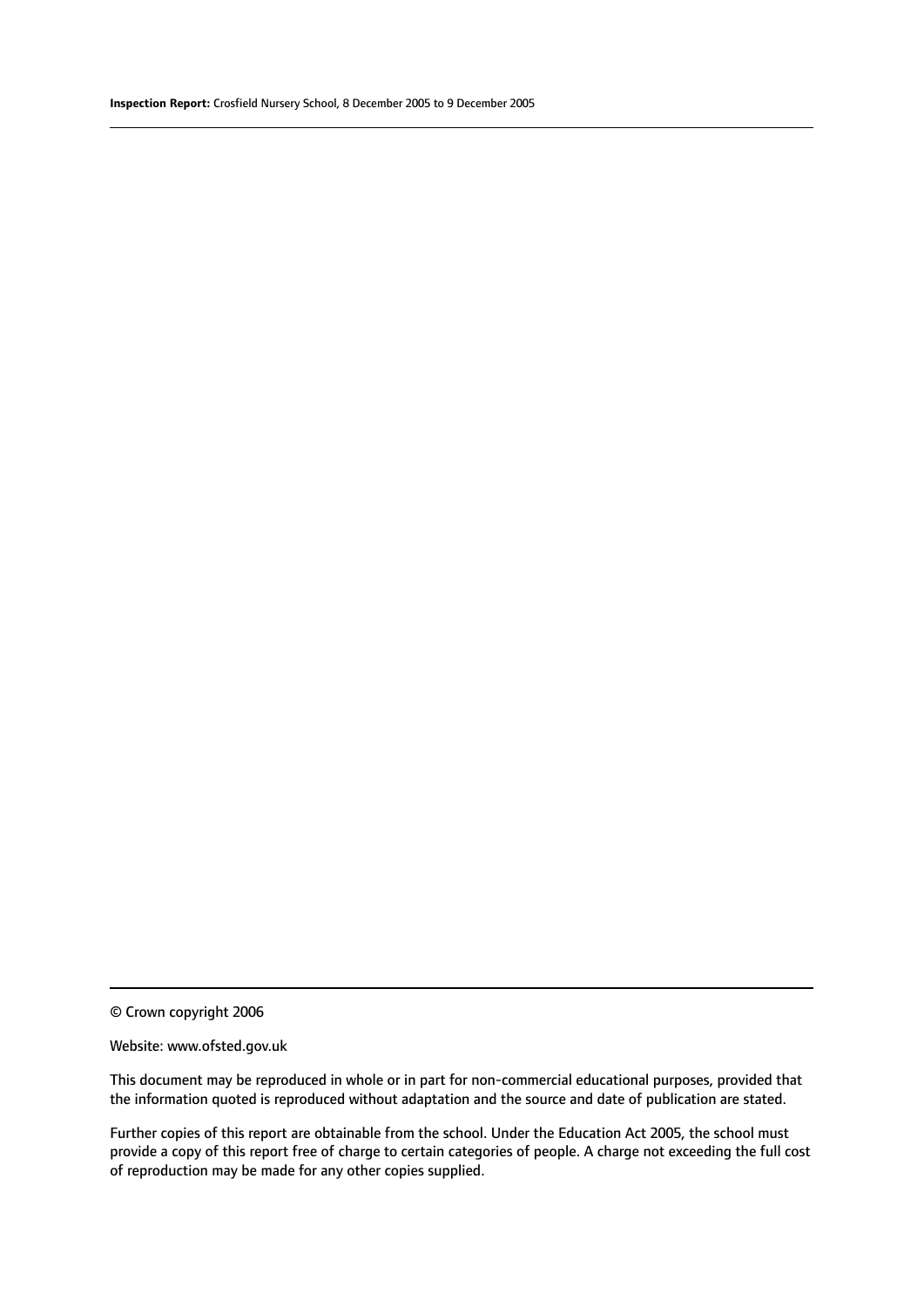# **Introduction**

One additional inspector carried out the inspection.

#### **Description of the school**

Crosfield is a large nursery school in a culturally and socially mixed area of Croydon. A high proportion of children are at an early stage of learning to speak English as an additional language. A quarter of children come from a White British heritage and other large groups include: Black Caribbean and Black African. A growing number of children experience more deprivation than is usual, but otherwise children come from favourable home circumstances. More children have learning difficulties and disabilities than usual. The recently appointed deputy is currently acting as headteacher due to difficulties in recruiting a permanent headteacher.

### **Key for inspection grades**

| Grade 1 | Outstanding  |
|---------|--------------|
| Grade 2 | Good         |
| Grade 3 | Satisfactory |
| Grade 4 | Inadequate   |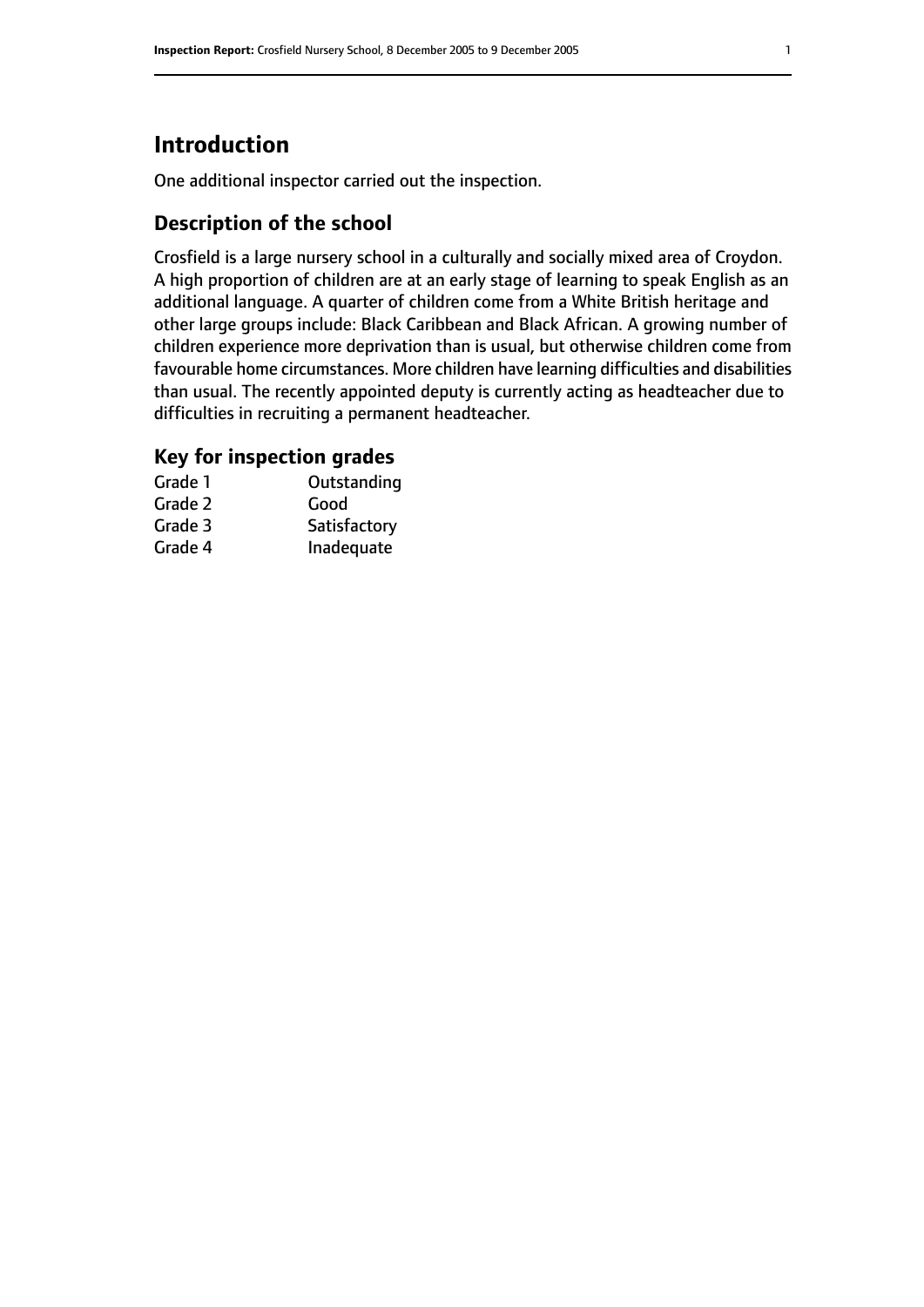# **Overall effectiveness of the school**

#### **Grade: 2**

Crosfield Nursery accurately judges itself as providing a good education with some outstanding features. Teaching and learning are good and play a significant part in the good progress that children make. Relationships between staff, children and parents are outstanding and result in racial harmony and a strong partnership in children's learning.The school gives good value for money because children are successfully encouraged to enjoy learning and gain basic skills. There is an outstanding focus on children's personal and social development. Parents, rightly, have great confidence that this school equips their children well for their future lives.Leadership and management are good. Particular strengths include the way in which the acting headteacher has risen to the challenges of the post and the exemplary support given by nursery nurses. The school has made good improvement since the last inspection and has a good capacity to continue this. For example, the school has evaluated its performance well and is working successfully to raise the achievement of children. The appointment of a 'family worker', new accommodation and growing links with support agencies are features that demonstrate the good care and improvements for children. The school is successfully working towards becoming a 'Children's Centre, renewing the 'Basic Skills Quality Mark' and gaining the 'Healthy School's Award'. They have accurately identified assessment, especially for children learning English as an additional language, for improvement and are well on the way with this plan.

#### **What the school should do to improve further**

\* Extend staffs' skills in assessing, recording and tracking the progress of children learning English as an additional language.

## **Achievement and standards**

#### **Grade: 2**

Children start the school showing skills and knowledge that are close to those expected in most areas of their learning. However, due to the high proportion learning English as an additional language, skills in speaking are lower than usual.Children make good progress because there is a strong focus on language and social development. Children are helped to grow in confidence and try new things. Staff know how young children learn to best effect and carefully plan work that enables them to make good progress, as evident in the way children spontaneously solved mathematical problems by counting, measuring and using shapes when wrapping Christmas presents. Children make good progress in their creative skills because they explore emotions, express their feelings and develop imagination. However, role-play is underdeveloped. Children make good progress in physical development due to the challenging activities. As a result of children's good progress, standards are higher than expected by the time they leave the nursery. All groups make similar good progress. Those with learning difficulties and higher ability children make good progress because they are quickly assessed and given effective help. The school identified that some children, learning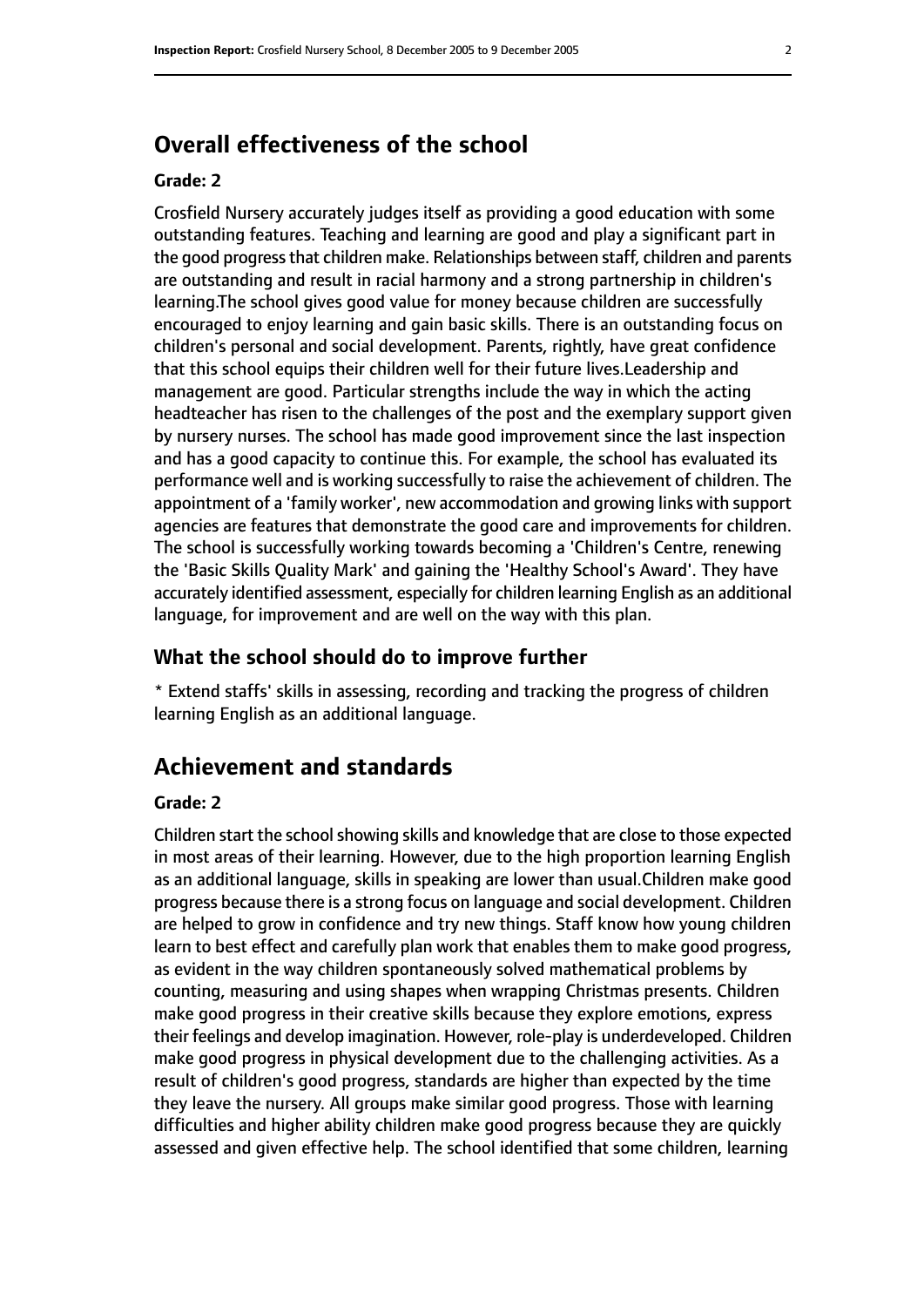English as an additional language, were not making as rapid improvement as other children. The school has improved this well by providing specific group activities and bilingual support.

#### **Personal development and well-being**

#### **Grade: 1**

Children's personal development is outstanding. Staff care about the children as individuals and do much to boost their self-esteem. Links with parents and carers are good and enhanced by the good support from the family worker project. Children say that they like school and attend regularly.Children'sspiritual, and cultural development are good. There is some exemplary practice in children's social and moral development, which helps them to following rules, improve their behaviour and make rapid progress in developing cooperation and care for others. Children quickly gain confidence, improve their concentration and learn how to cope with emotions, such as anger. Links with the 'ABC' project and speech therapists enhance children's behaviour and their communication skills. Children show good attitudes and behaviour. Celebration of different cultural traditions and beliefs enrich racial harmony.Well-targeted support enables vulnerable children and those with learning difficulties and disabilities to make good progress. For example, governors make every effort to ensure that funding is available to finance a full-time place for a vulnerable child if parents and carers are unable to meet the cost. The school successfully promotes healthy lifestyles. As a result, children do plenty of physical exercise and prepare and eat healthy snacks. The school provides useful information for parents to ensure that those attending full-time enjoy healthy packed lunches.

# **Quality of provision**

#### **Teaching and learning**

#### **Grade: 2**

Teaching and learning are good. There is a strong emphasis on learning through investigation and in helping children to think for themselves. Children with learning difficulties work on activities that are carefully planned to meet their needs and support staff give good help. There is a very strong focus on widening children's speaking skills. This benefits all children, especially those learning English as an additional language. Adults ensure that children listen attentively and use new words. Most staff ask children very useful questions, which helps the children use more complex spoken language. Teachers use informal assessment notes well to plan children's learning. Formal record keeping is comprehensive and efficiently organised but does not always indicate the precise level at which the children are working, especially those learning English as an additional language. As a result of this, it is not easy to quickly evaluate their progress and thus plan learning that ensures even better progress. Overall assessment is satisfactory.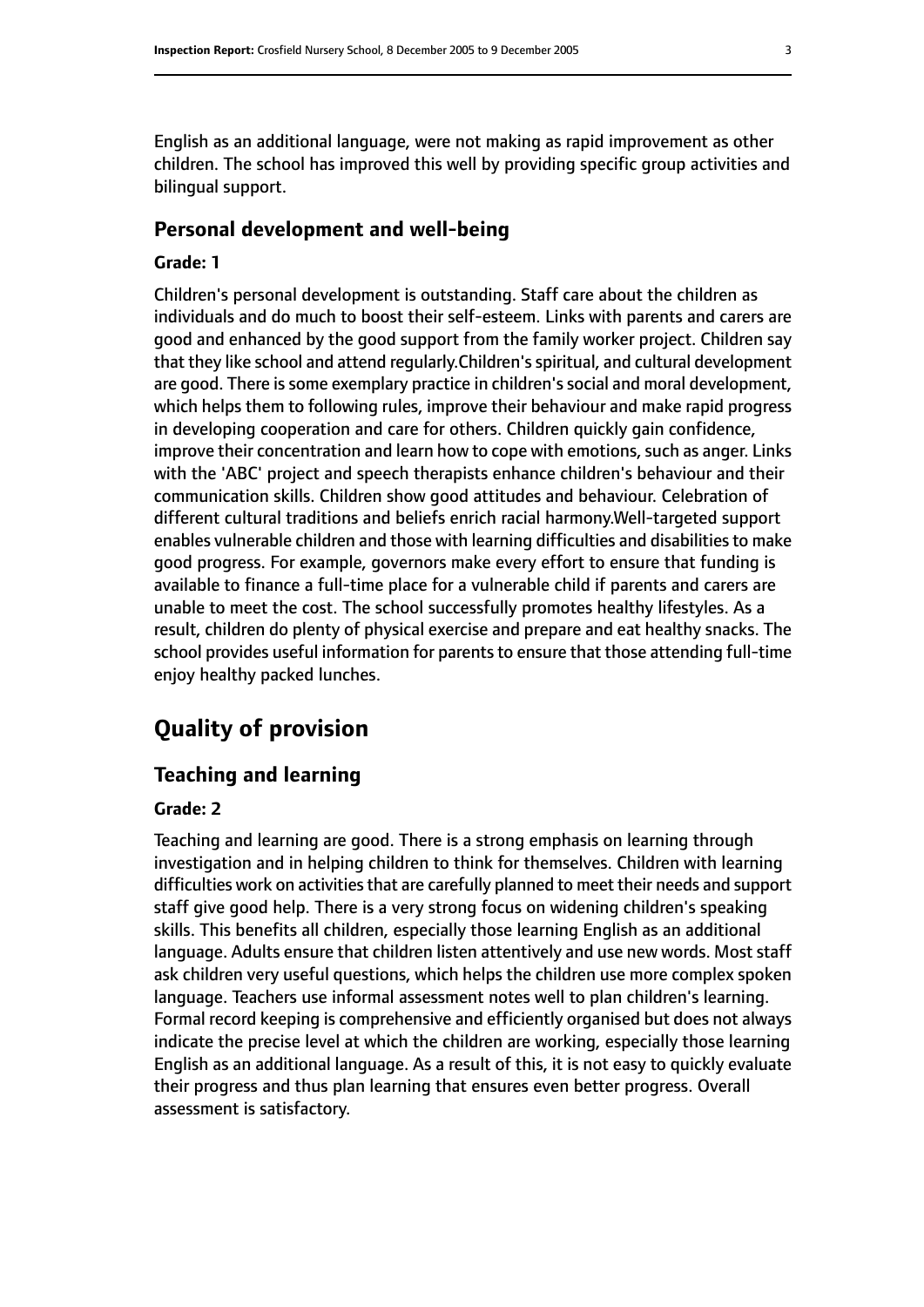#### **Curriculum and other activities**

#### **Grade: 2**

The school provides a good and well-planned curriculum that allows children to show an enthusiastic attitude to learning. Children benefit from a range of visits and visitors throughout the year and there are good links with external agencies. For example, music, science and book week events use visiting specialists to raise children's achievement. The curriculum helps children to develop healthy lifestyles and a secure understanding of how to stay safe. A good range of bilingual books and resources enrich the curriculum for children learning English as an additional language and are effectively used to unite parents and children in learning.

#### **Care, guidance and support**

#### **Grade: 2**

The school cares well for its children and provides good guidance and support. A strength is the support given to those with learning difficulties and disabilities. The school is taking the right action to enhance the support given to those for whom English is a new language.The school works well with outside agencies to ensure the safety and well being of children. Child protection procedures are effective. There is satisfactory participation in community events and good support for families and parents, which helps children to make good progress and enjoy learning. Parents are full of praise for the safety and care of their children.

# **Leadership and management**

#### **Grade: 2**

Leadership and management are good. The acting headteacher is leading the school forward and is well supported by all staff who work well as a team. They place an outstanding emphasis on the personal and social needs of the children. As a result, children gain important skills for their future well-being. Nursery nurses provide outstanding support to the management of the school. These staff are highly skilled and actively involved in managing many aspects of the curriculum. The impact of their work is seen particularly in children's enjoyment and progress in music, dance and computer technology. The school evaluates its performance well and has prioritised the support for children learning English as an additional language for improvement. Staff now speak nine languages and bilingual teaching enables children to quickly master English. Plans are in place to widen the staffs' skills in assessing and recording the children's progress. Parents strongly agree that the school is well led. One parents said: 'I have nothing but praise for all the staff who create a safe, caring and friendly environment for my son to thrive in'. Parents and children are actively involved in making decisions about the school and this is a factor in why relationships are outstanding. Governance is good. Governors work well together and are clear about the strengths and areas for development, but less knowledgeable about how to track, interpret and quantify the progress that children make. Good financial management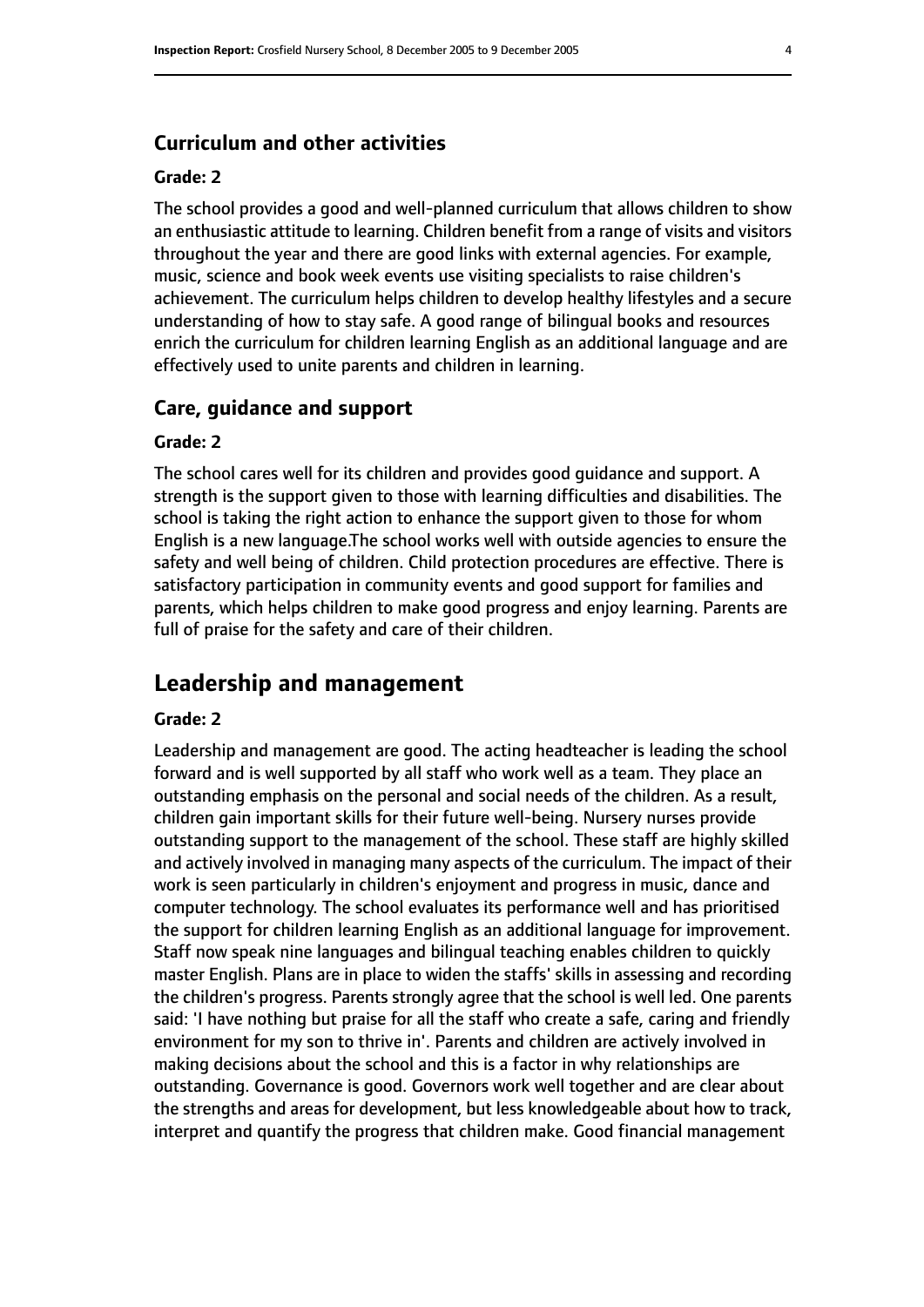ensures that the needs of every child are well catered for and the school is well placed for the next stage of building work.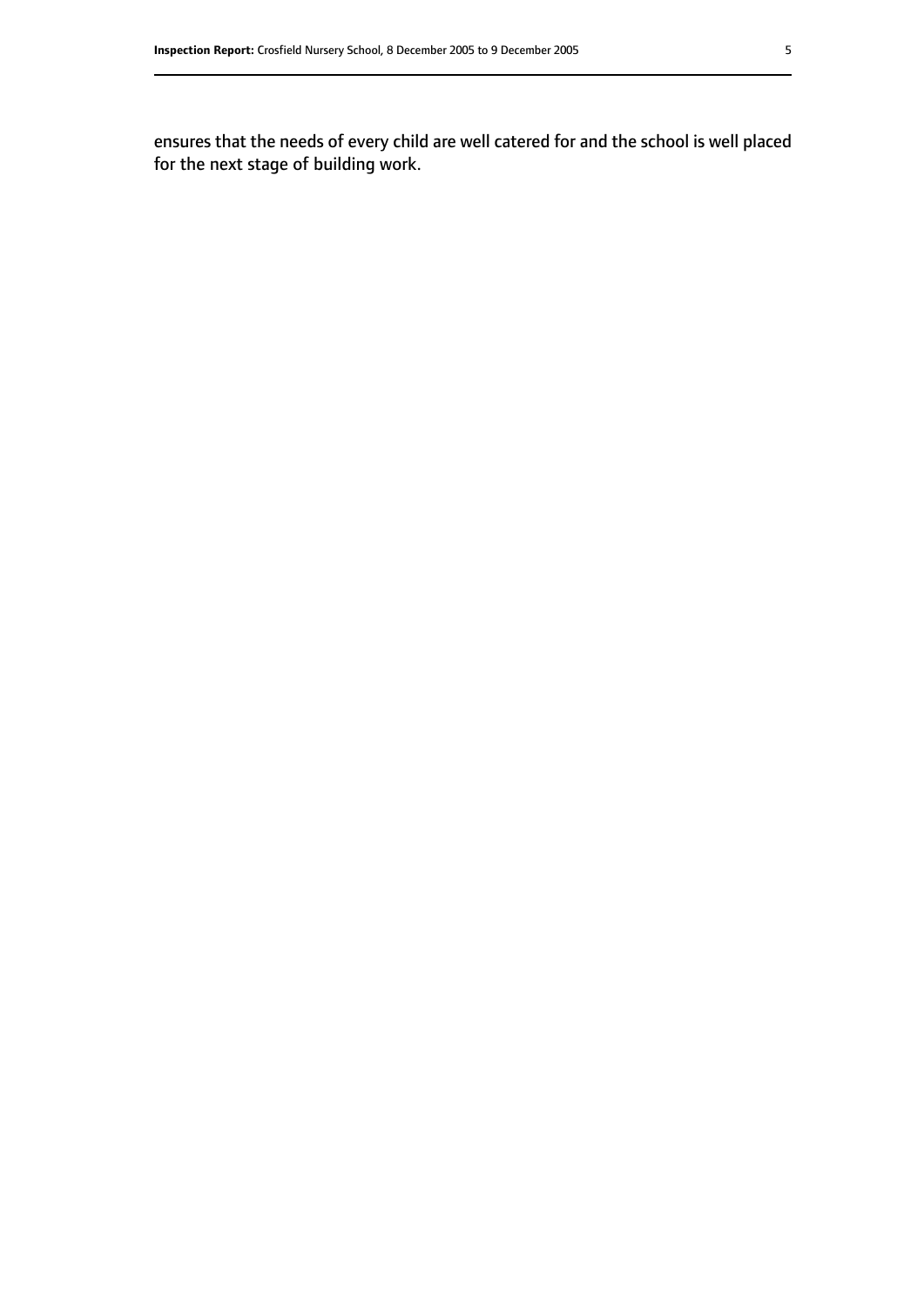**Any complaints about the inspection or the report should be made following the procedures set out inthe guidance 'Complaints about school inspection', whichis available from Ofsted's website: www.ofsted.gov.uk.**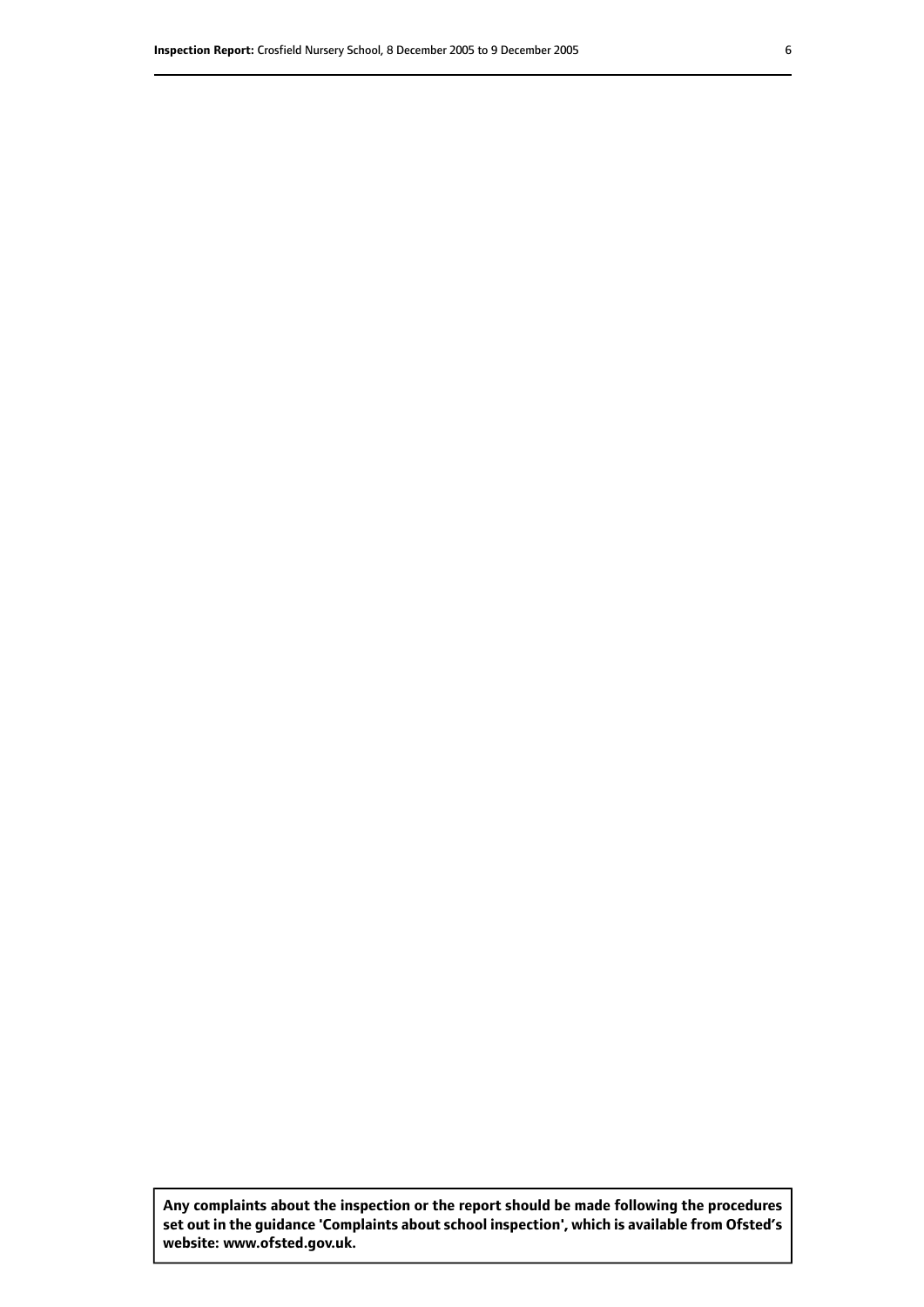# **Inspection judgements**

| Key to judgements: grade 1 is outstanding, grade 2 good, grade 3 | <b>School</b>  | $16-19$ |
|------------------------------------------------------------------|----------------|---------|
| satisfactory, and grade 4 inadequate                             | <b>Overall</b> |         |

#### **Overall effectiveness**

| How effective, efficient and inclusive is the provision of education,<br>integrated care and any extended services in meeting the needs of<br>learners? |     | <b>NA</b> |
|---------------------------------------------------------------------------------------------------------------------------------------------------------|-----|-----------|
| How well does the school work in partnership with others to promote<br>learners' well-being?                                                            |     | ΝA        |
| The quality and standards in foundation stage                                                                                                           |     | <b>NA</b> |
| The effectiveness of the school's self-evaluation                                                                                                       |     | ΝA        |
| The capacity to make any necessary improvements                                                                                                         | Yes | NА        |
| Effective steps have been taken to promote improvement since the last<br>inspection                                                                     | Yes | <b>NA</b> |

#### **Achievement and standards**

| How well do learners achieve?                                                                               | ΝA        |
|-------------------------------------------------------------------------------------------------------------|-----------|
| The standards <sup>1</sup> reached by learners                                                              | NА        |
| How well learners make progress, taking account of any significant variations<br>between groups of learners | <b>NA</b> |
| How well learners with learning difficulties and disabilities make progress                                 | <b>NA</b> |

#### **Personal development and well-being**

| How good is the overall personal development and well-being of the<br>learners?                                  | ΝA        |
|------------------------------------------------------------------------------------------------------------------|-----------|
| The extent of learners' spiritual, moral, social and cultural development                                        | <b>NA</b> |
| The behaviour of learners                                                                                        | <b>NA</b> |
| The attendance of learners                                                                                       | <b>NA</b> |
| How well learners enjoy their education                                                                          | <b>NA</b> |
| The extent to which learners adopt safe practices                                                                | <b>NA</b> |
| The extent to which learners adopt healthy lifestyles                                                            | <b>NA</b> |
| The extent to which learners make a positive contribution to the community                                       | <b>NA</b> |
| How well learners develop workplace and other skills that will contribute to<br>their future economic well-being | <b>NA</b> |

#### **The quality of provision**

| How effective are teaching and learning in meeting the full range of<br>the learners' needs?          | ΝA |
|-------------------------------------------------------------------------------------------------------|----|
| How well do the curriculum and other activities meet the range of<br>needs and interests of learners? | ΝA |
| How well are learners cared for, guided and supported?                                                | NА |

 $^1$  Grade 1 - Exceptionally and consistently high; Grade 2 - Generally above average with none significantly below average; Grade 3 - Broadly average; Grade 4 - Exceptionally low.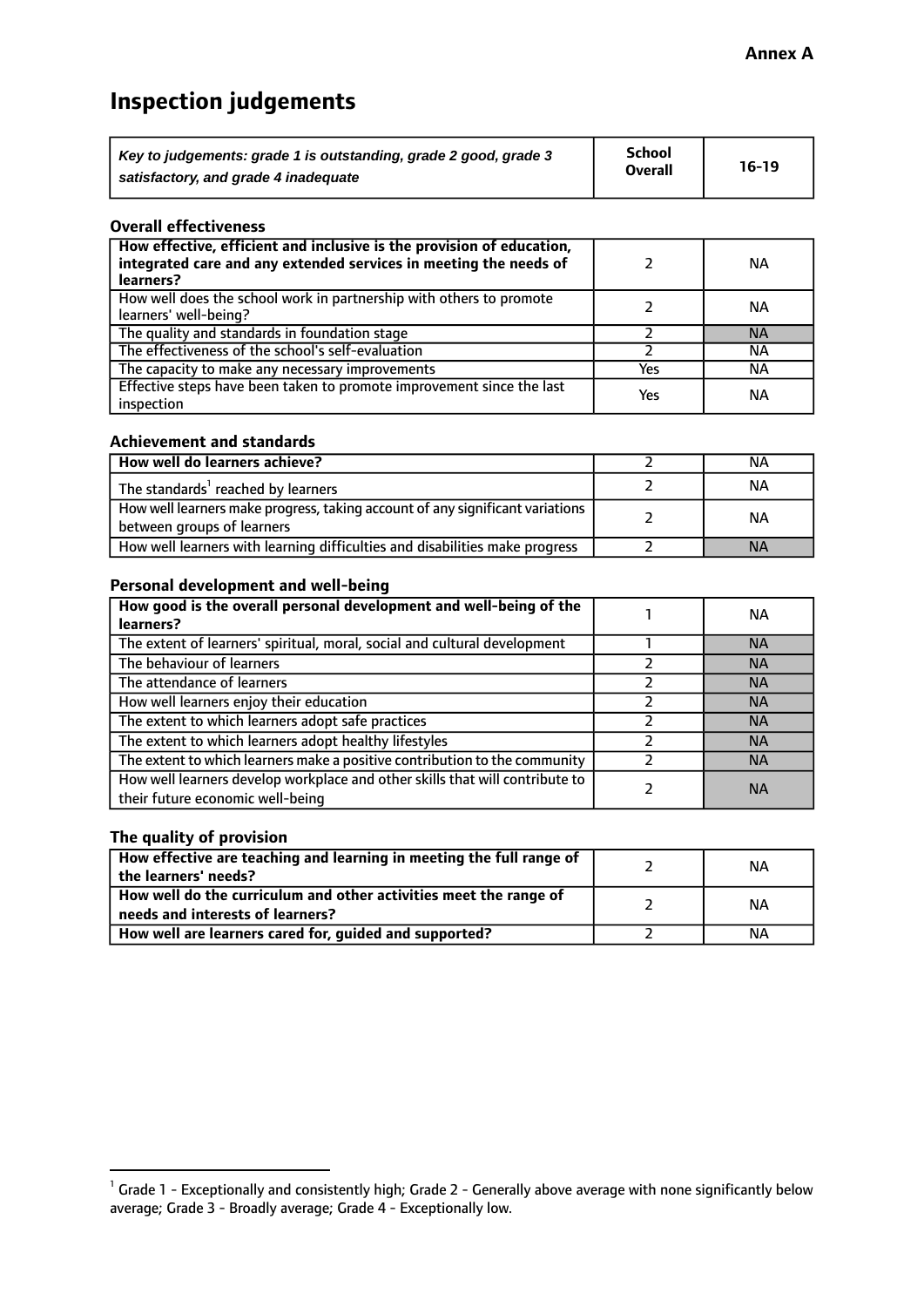## **Leadership and management**

| How effective are leadership and management in raising achievement<br>and supporting all learners?                                              |     | NA.       |
|-------------------------------------------------------------------------------------------------------------------------------------------------|-----|-----------|
| How effectively leaders and managers at all levels set clear direction leading<br>to improvement and promote high quality of care and education |     | <b>NA</b> |
| How effectively performance is monitored, evaluated and improved to meet<br>challenging targets, through quality assurance and self-review      |     | <b>NA</b> |
| How well equality of opportunity is promoted and discrimination tackled so<br>that all learners achieve as well as they can                     |     | <b>NA</b> |
| How effectively and efficiently resources are deployed to achieve value for<br>money                                                            |     | <b>NA</b> |
| The extent to which governors and other supervisory boards discharge their<br>responsibilities                                                  |     | <b>NA</b> |
| The adequacy and suitability of staff to ensure that learners are protected                                                                     | Yes | <b>NA</b> |

| The extent to which schools enable learners to be healthy                                     |            |
|-----------------------------------------------------------------------------------------------|------------|
| Learners are encouraged and enabled to eat and drink healthily                                | Yes        |
| Learners are encouraged and enabled to take regular exercise                                  | Yes        |
| Learners are discouraged from smoking and substance abuse                                     | <b>NA</b>  |
| Learners are educated about sexual health                                                     | <b>NA</b>  |
| The extent to which providers ensure that learners stay safe                                  |            |
| Procedures for safequarding learners meet current government requirements                     | Yes        |
| Risk assessment procedures and related staff training are in place                            | Yes        |
| Action is taken to reduce anti-social behaviour, such as bullying and racism                  | Yes        |
| Learners are taught about key risks and how to deal with them                                 |            |
| The extent to which learners make a positive contribution                                     |            |
| Learners are helped to develop stable, positive relationships                                 | Yes        |
| Learners, individually and collectively, participate in making decisions that affect them     | Yes        |
| Learners are encouraged to initiate, participate in and manage activities in school and the   | <b>Yes</b> |
| wider community                                                                               |            |
| The extent to which schools enable learners to achieve economic well-being                    |            |
| There is provision to promote learners' basic skills                                          | Yes        |
| Learners have opportunities to develop enterprise skills and work in teams                    | <b>Yes</b> |
| Careers education and guidance is provided to all learners in key stage 3 and 4 and the sixth | <b>NA</b>  |
| form                                                                                          |            |
| Education for all learners aged 14-19 provides an understanding of employment and the         | NА         |
| economy                                                                                       |            |